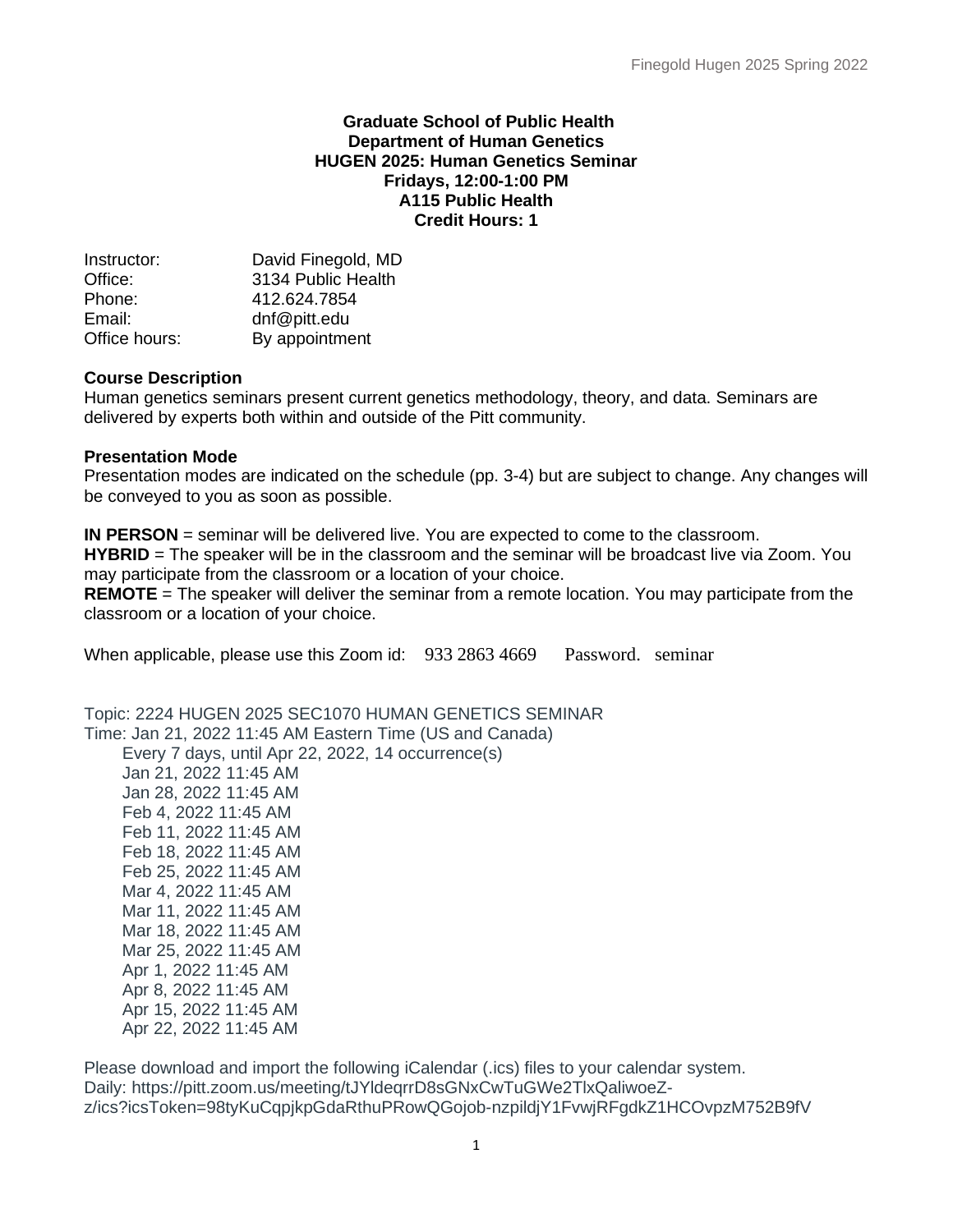### **Learning Objectives**

By the end of this course, each student will be able to:

- Understand advanced research and practice topics in Human Genetics
- Become familiar with a variety of presentation techniques
- Ask informed and incisive questions about advanced topics

### **Teaching Philosophy**

This series is an amazing opportunity to learn from experts within and outside of the Pitt community. Attentive listening and participation in the Q&A session is expected. For Zoom presentations, you may enter your question into the chat, but we encourage you to ask your question live at the end of the session.

# **Required Textbooks/Articles/Readings**

No required readings, but CVs, relevant publications, and links will be posted on Canvas. From the home page, click "Presentation schedule and relevant documents."

# **Canvas Site**

The Canvas site can be accessed via my.pitt.edu:

• 2221 HUGEN 2025 SEC1070 HUMAN GENETICS SEMINAR

### **Class Expectations**

- There are 13 scheduled Hugen seminars this semester. Please make sure to sign in on the attendance sheet, which will be at the back of the room. For Zoom presentations, the zoom roster will be used to track attendance. *If you use an alias for zoom or dial in, please let me know your identity so that I can count you as present!* A QR code is being developed.
- With permission of the speaker, we will record these lectures. Be aware that the recording will include any audience participation. The recorded lecture may be used by the instructor and the registered students for internal class purposes and only during the term in which the course if being offered. There is no obligation to participate in the recorded conversation.

#### **Grading scale**

- S 0-3 seminars missed
- NC 4 or more seminars missed

# **Student Performance Evaluation (Assessments and Weights)**

Grading is based on attendance, so do not forget to sign in! Attendance will be logged in Canvas (1 point per seminar). Please check the gradebook and contact me within 1 week if you detect an error.

We expect that you will make every effort to attend sessions. However, if you miss 4 seminars, you may still pass the course. As mentioned above, all sessions will be recorded and available for asynchronous viewing by registered students. You can watch the recording of any 1 of the missed seminars and submit a single paragraph about the seminar. For example, tell me what you found to be the most interesting point, write a question that you would have liked to have asked the presenter, let me know your thoughts on further experiments, etc. Anything that shows that you watched and remained engaged during the seminar is acceptable. If you miss 5 or more seminars, you may only pass if absence was due to extenuating circumstances (as determined on a case by case basis) and if you watch and submit a written paragraph about additional missed seminars.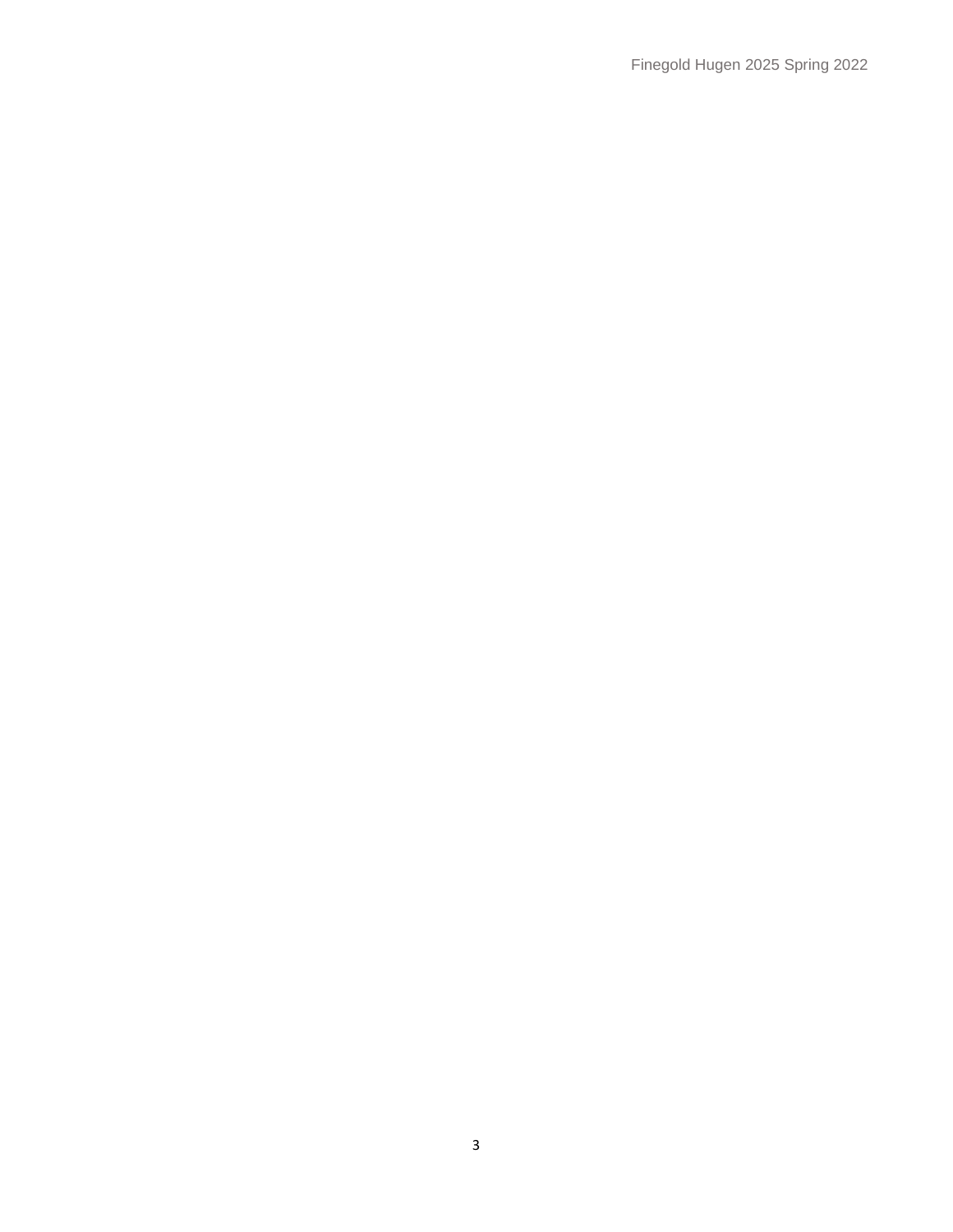# **SEMINAR SCHEDULE**

#### **1/14/22.**

### **Sr Vice Chancellor's seminar**

SARS-CoV2 Infections and Vaccination in Pregnant and Lactating Women Registration for the lecture is required to receive event instructions: https://pitt.zoom.us/webinar/register/WN\_MoPzppX9Sful1LRoW4t5YQ.

# **1/21/22**

Adam Santanasto, PhD, MPH

### **1/28/22**

Sonja Swanson, PhD

Nature as a trialist? Toward clearer questions in Mendelian randomization studies

**2/4/22**

#### Jonathan Fuller [History and Philosophy of Science]

Explaining and Intervening in Epidemics: Reinterpreting Rose's Population Perspective

#### **2/11/22.** Zachery Freyberg, MD PhD. New roles for dopamine as a modulator of pancreatic insulin and glucagon secretion

**2/18/22.** Jose-Alain Sahel, MD

**2/25/22** Alok Joglekar, PhD

**3/4/22** Sr. Vice Chancellor seminar

# **3/11/22**

**Spring holiday – University closed**

**3/18/22**

**3/25/22.** Megan Leask. U of Otago, NZ

# **4/1/22**

Ora Weisz PhD

**4/8/22** Sr. Vice Chancellor seminar

# **4/15/22** Allison Kulpers, PhD

**4/22/22.**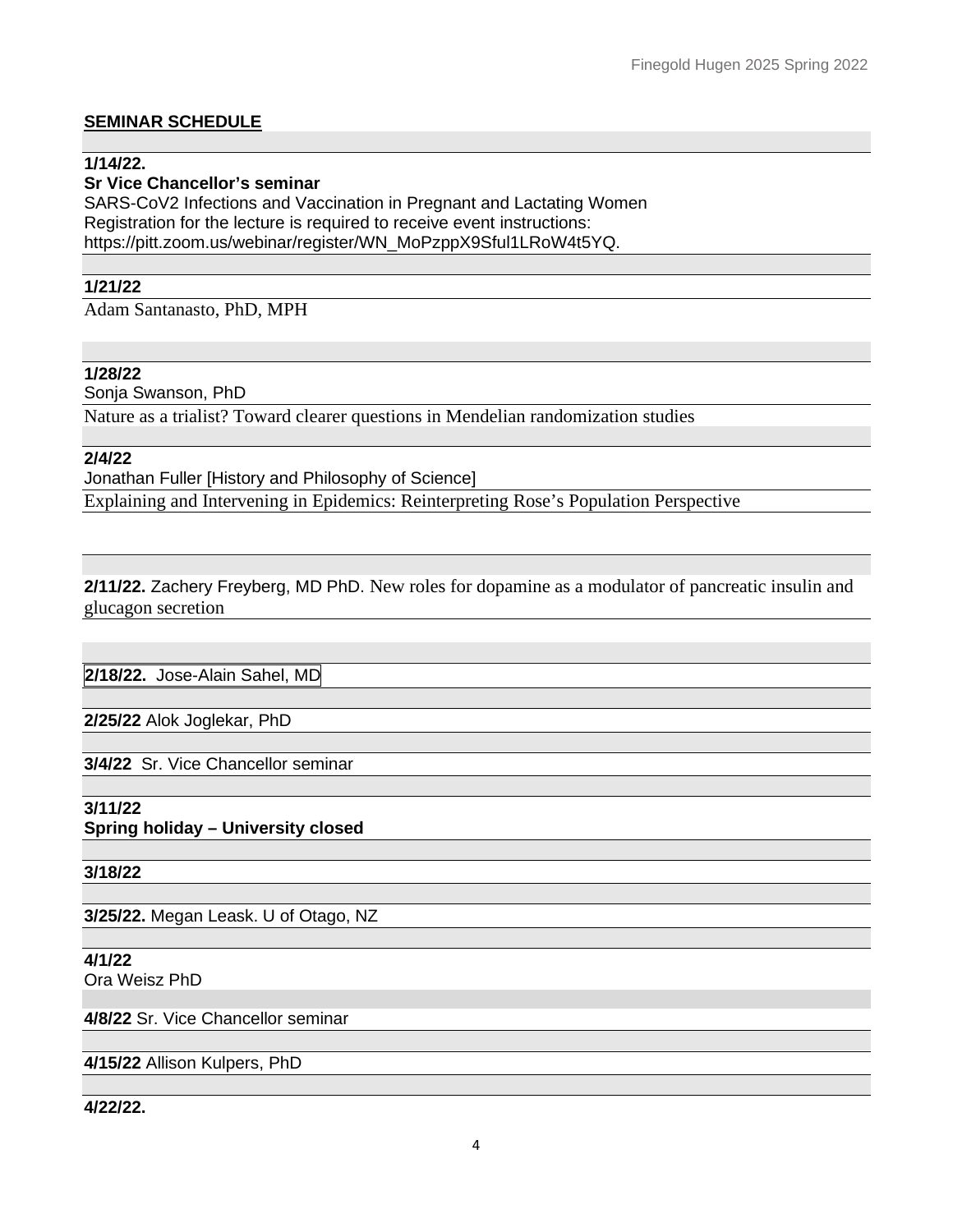#### **Accomodations for Students with Disabilities**

If you have a disability for which you are or may be requesting an accommodation, you are encouraged to contact both your instructor and Disability Resources and Services, 140 William Pitt Union, 412-648-7890 as early as possible in the term*.*

#### **Academic Integrity Statement**

All students are expected to adhere to the school's standards of academic honesty. Cheating/plagiarism will not be tolerated. The Graduate School of Public Health's policy on academic integrity, which is based on the University policy, is available online in the Pitt Public Health Academic Handbook [www.publichealth.pitt.edu/home/academics/academic-requirements.](https://na01.safelinks.protection.outlook.com/?url=http%3A%2F%2Fwww.publichealth.pitt.edu%2Fhome%2Facademics%2Facademic-requirements&data=01%7C01%7CRobin.Leaf%40pitt.edu%7Cd2b682f8df1344a1488b08d5f7078713%7C9ef9f489e0a04eeb87cc3a526112fd0d%7C1&sdata=6ufA2nSlUetTPqxC3zE70WlE7mLMvNKznCNB7nQHwj0%3D&reserved=0) The policy includes obligations for faculty and students, procedures for adjudicating violations, and other critical information. Please take the time to read this policy.

*(See [https://www.publichealth.pitt.edu/home/academics/academic-requirements/academic-integrity-and](https://www.publichealth.pitt.edu/home/academics/academic-requirements/academic-integrity-and-plagiarism)[plagiarism](https://www.publichealth.pitt.edu/home/academics/academic-requirements/academic-integrity-and-plagiarism) for specific information on academic integrity*.)

#### **Sexual Misconduct, Required Reporting, and Title IX Statement**

The University is committed to combatting sexual misconduct. As a result, you should know that University faculty and staff members are required to report any instances of sexual misconduct, including harassment and sexual violence, to the University's Title IX office so that the victim may be provided appropriate resources and support options. What this means is that as your professor, I am required to report any incidents of sexual misconduct that are directly reported to me, or of which I am somehow made aware.

There are two important exceptions to this requirement about which you should be aware:

A list of the designated University employees who, as counselors and medical professionals, do not have this reporting responsibility and can maintain confidentiality, can be found here: <https://www.diversity.pitt.edu/civil-rights-title-ix/make-report/report-form>

An important exception to the reporting requirement exists for academic work. Disclosures about sexual misconduct that are shared as part of an academic project, classroom discussion, or course assignment, are not required to be disclosed to the University's Title IX office.

If you are the victim of sexual misconduct, Pitt encourages you to reach out to these resources:

Title IX Office: 412-648-7860 SHARE @ the University Counseling Center: 412-648-7930 (8:30 A.M. TO 5 P.M. M-F) and 412-648-7856 (AFTER BUSINESS HOURS)

If you have a safety concern, please contact the University of Pittsburgh Police, 412-624-2121.

Other reporting information is available here: [https://www.diversity.pitt.edu/civil-rights-title-ix](https://www.diversity.pitt.edu/civil-rights-title-ix-compliance/make-report)[compliance/make-report](https://www.diversity.pitt.edu/civil-rights-title-ix-compliance/make-report)

# **Diversity Statement**

**Pitt Public Health Diversity Statement | Effective Academic Year 2021**‐**22**